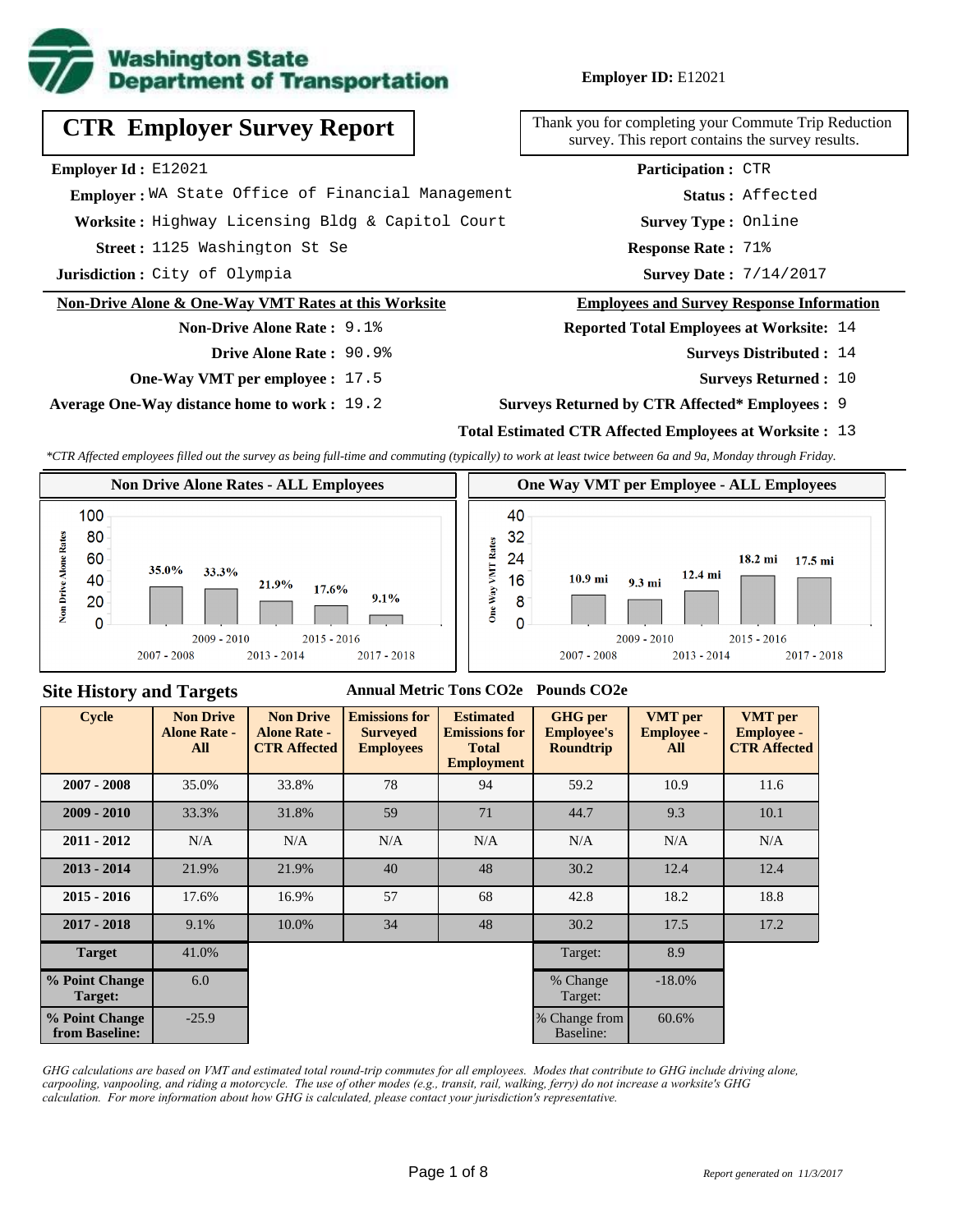

### **Commute Trips By Mode - All Employees**

**Q.4: Last week, what type of transportation did you use each day to commute TO your usual work location? (Mode used for the longest distance.)**



*\* Motorcycle-1 is now included in Drive Alone and Motorcycle-2 is included in Carpool. Information about these trips is still available by request.*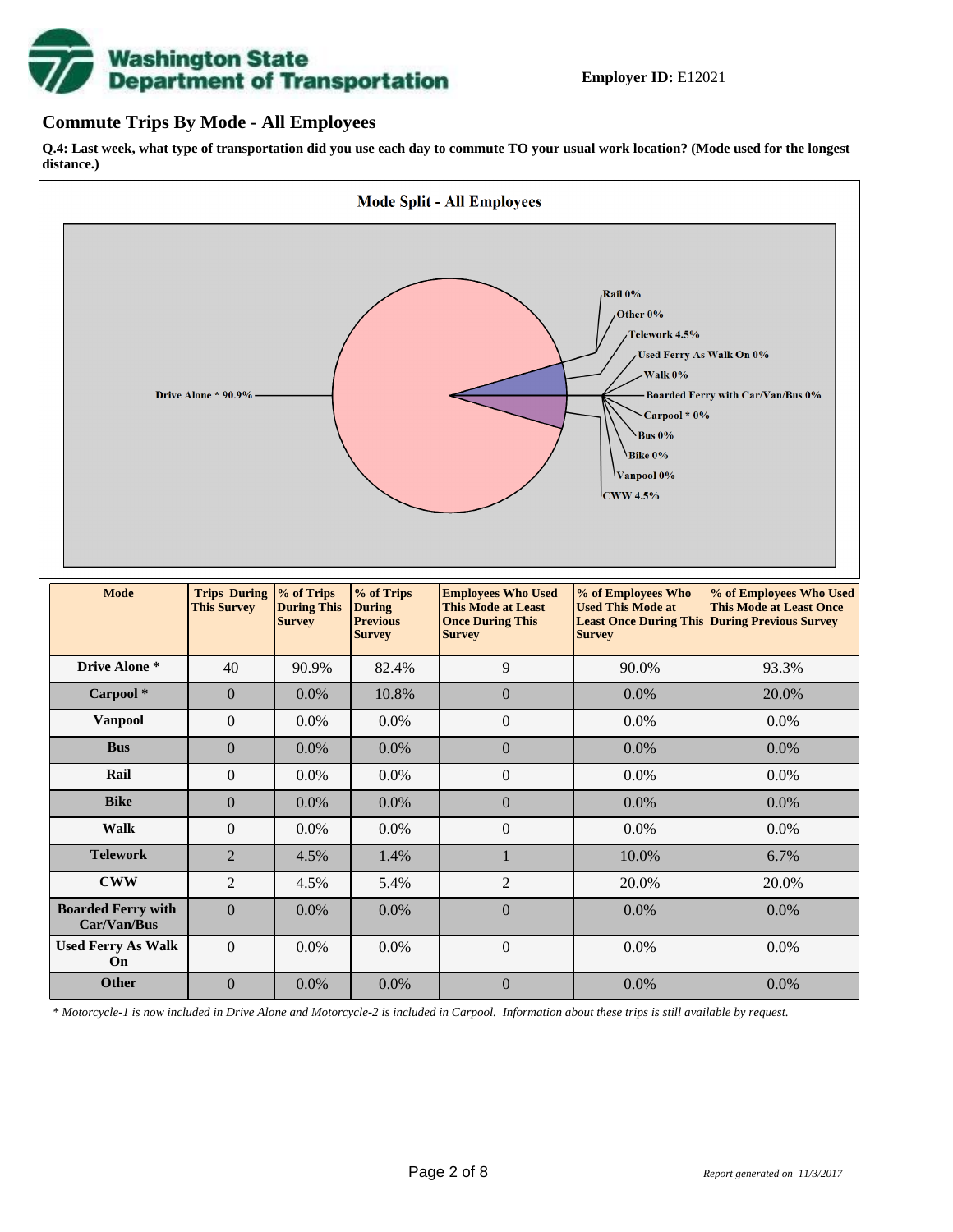

## **Commute Trips By Mode - Affected Employees**

**Q.4: Last week, what type of transportation did you use each day to commute TO your usual work location? (Mode used for the longest distance.)**



*\* Motorcycle-1 is now included in Drive Alone and Motorcycle-2 is included in Carpool. Information about these trips is still available by request.*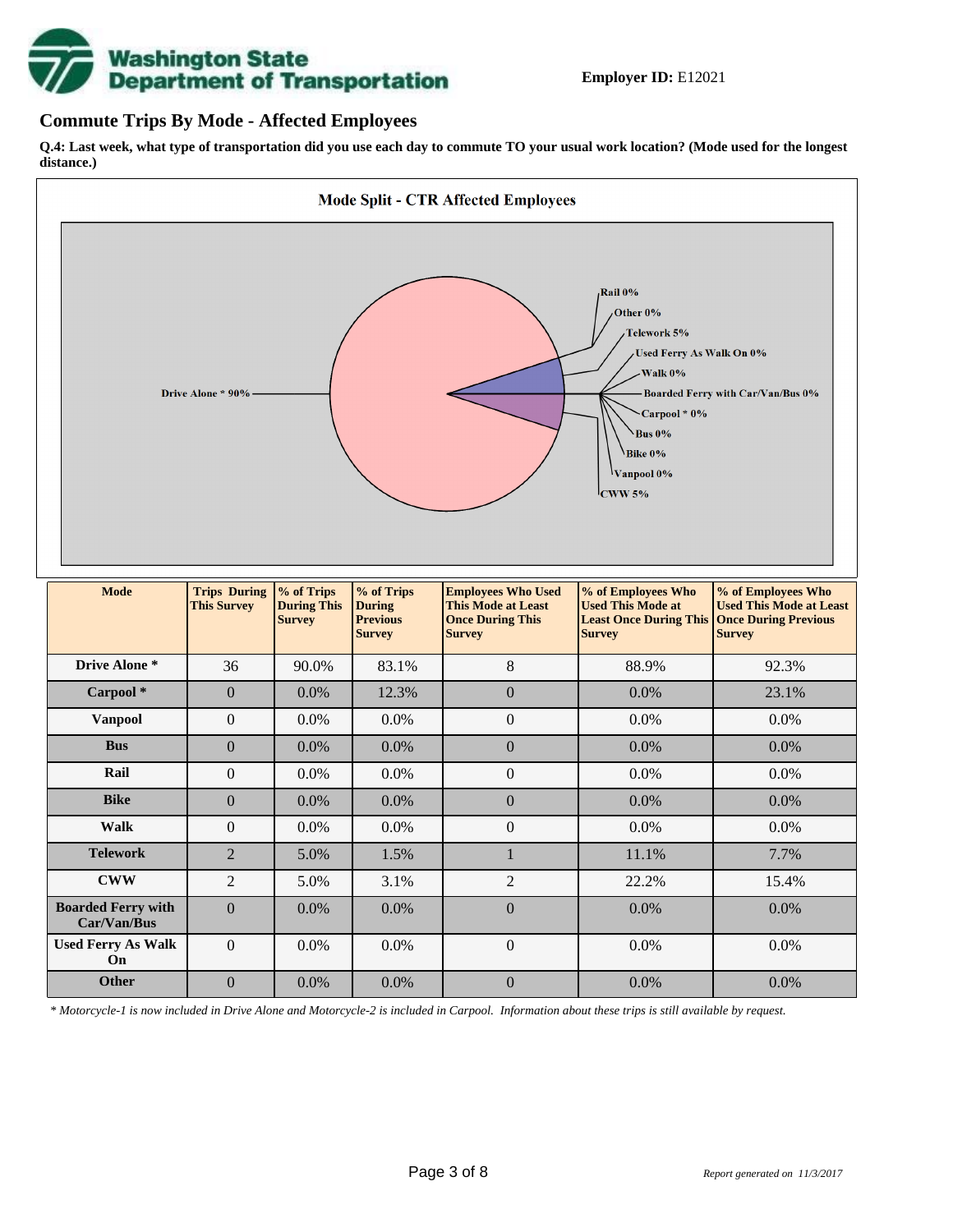

## **Alternative Modes - Number of Employees Who Used a Non-Drive Alone Mode:**

| <b>Non-Drive Alone</b><br><b>Number Of Days</b> | <b>Exactly this # of</b><br><b>Employees</b> | <b>Exactly this % of</b><br><b>Employees</b> | At least # of<br><b>Employees</b> | At least % of<br>employees |  |  |
|-------------------------------------------------|----------------------------------------------|----------------------------------------------|-----------------------------------|----------------------------|--|--|
| 0 Day                                           |                                              | 70%                                          | 10                                | 100%                       |  |  |
| 1 Days                                          | $\overline{2}$                               | 20%                                          | 3                                 | 30%                        |  |  |
| 2 Days                                          |                                              | 10%                                          |                                   | 10%                        |  |  |
| 3 Days                                          | $\overline{0}$                               | 0%                                           | $\Omega$                          | 0%                         |  |  |
| 4 Days                                          | $\Omega$                                     | 0%                                           | $\Omega$                          | 0%                         |  |  |
| 5 Days                                          | 0                                            | 0%                                           | $\theta$                          | 0%                         |  |  |
| <b>6 or More Days</b>                           | $\theta$                                     | 0%                                           | $\Omega$                          | 0%                         |  |  |

## **Count by Occupancy of Carpools and Vanpools**

**Q.4 If you used a carpool or vanpool as part of your commute, how many people (age 16 or older) are usually in the vehicle?**

| <b>Ridesharing Occupancy</b> | <b>Mode</b> | <b>Response Count</b> |
|------------------------------|-------------|-----------------------|
| $2*$                         | Carpool     | 0                     |
| 3                            | Carpool     | $\overline{0}$        |
| 4                            | Carpool     | $\boldsymbol{0}$      |
| 5                            | Carpool     | $\boldsymbol{0}$      |
| >5                           | Carpool     | $\overline{0}$        |
| $<$ 5                        | Vanpool     | $\overline{0}$        |
| 5                            | Vanpool     | $\overline{0}$        |
| 6                            | Vanpool     | $\boldsymbol{0}$      |
| 7                            | Vanpool     | $\overline{0}$        |
| 8                            | Vanpool     | $\boldsymbol{0}$      |
| 9                            | Vanpool     | $\overline{0}$        |
| 10                           | Vanpool     | $\overline{0}$        |
| 11                           | Vanpool     | $\boldsymbol{0}$      |
| 12                           | Vanpool     | $\boldsymbol{0}$      |
| 13                           | Vanpool     | $\boldsymbol{0}$      |
| 14                           | Vanpool     | $\overline{0}$        |
| >14                          | Vanpool     | $\boldsymbol{0}$      |

\* Motorcycle-2 counted with Carpool-2 for this table.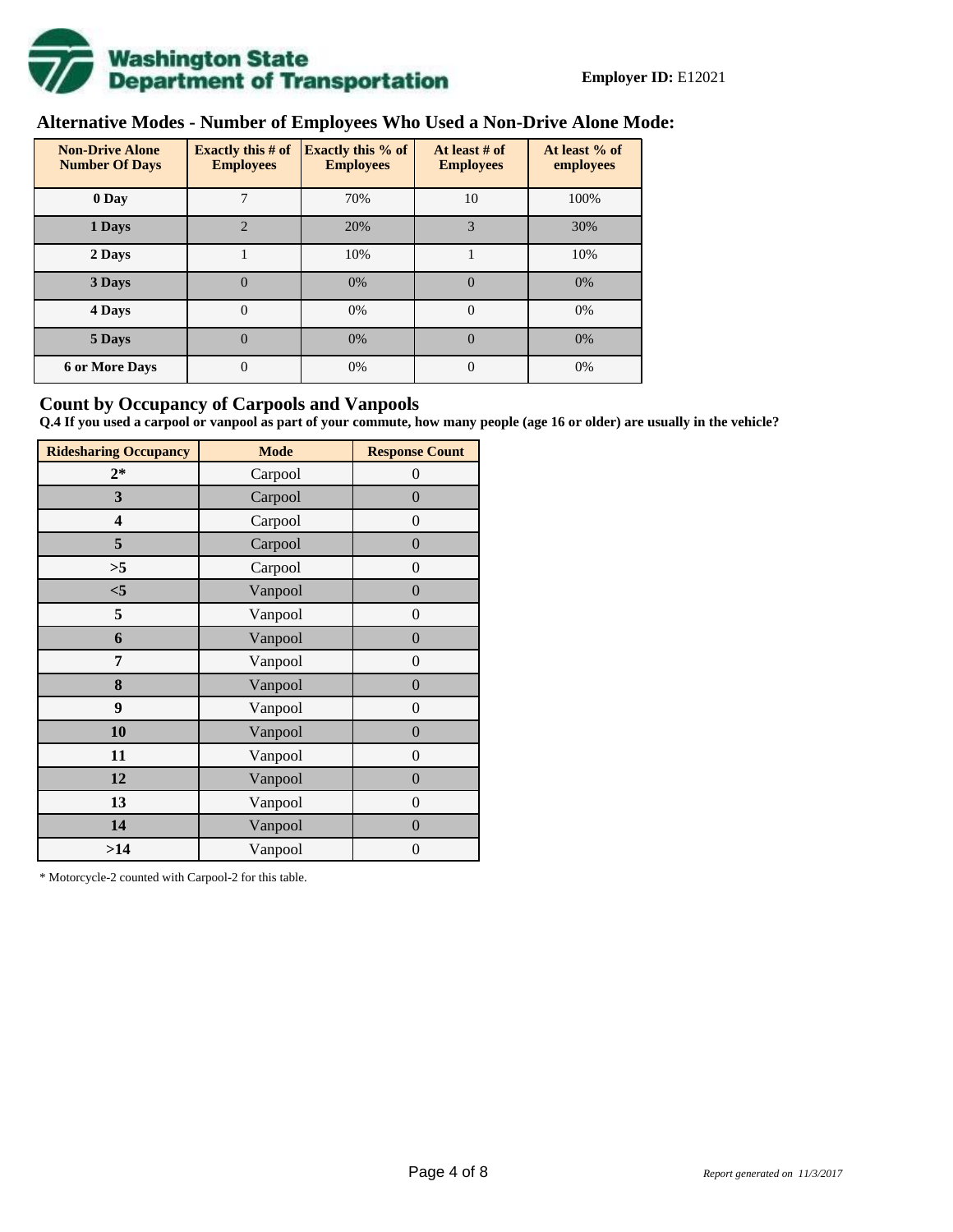

## **Reported Work Schedule - All Employees**

**Q.8 Which of the following best describes your work schedule?**

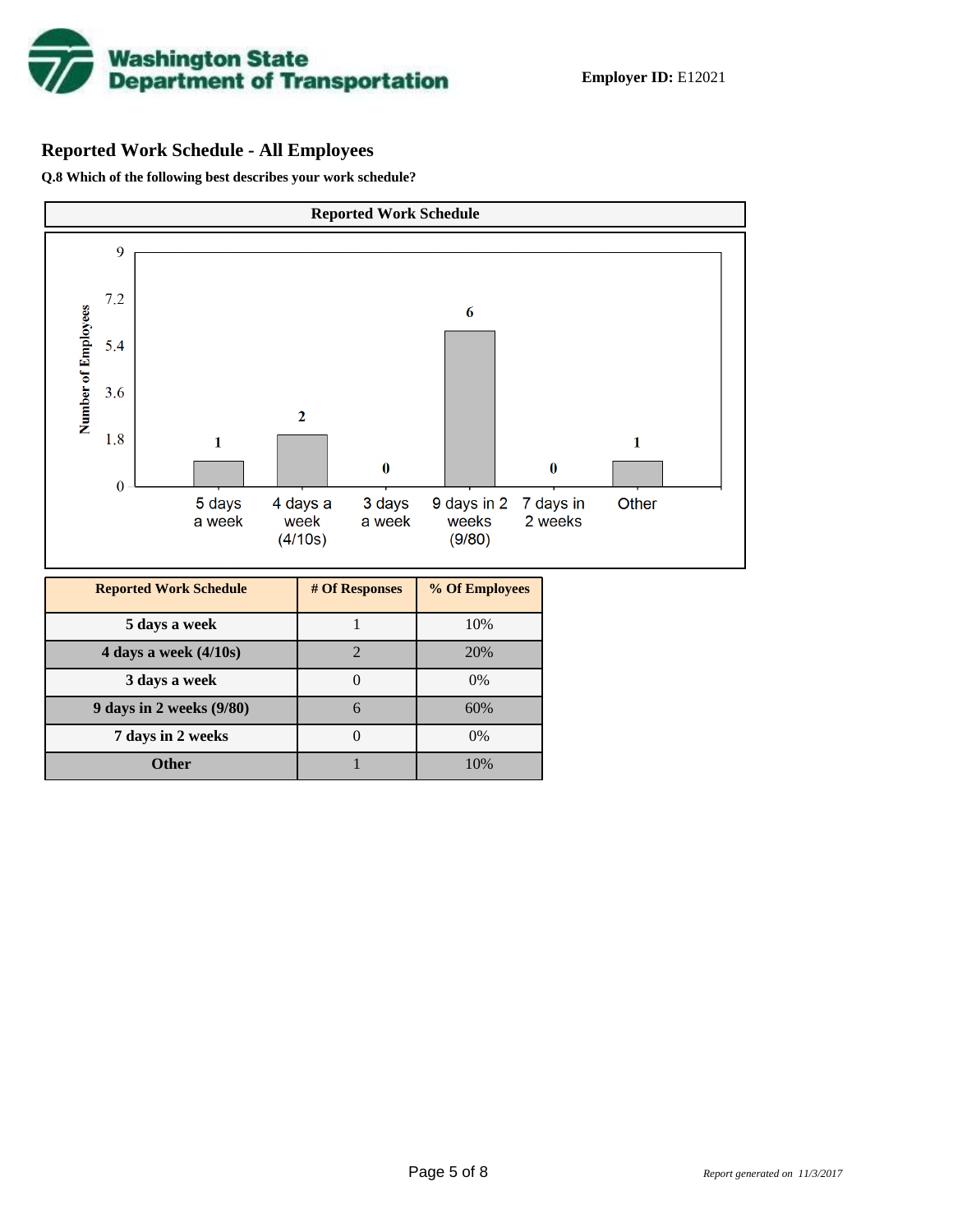

## **Parking and Telework**

**Q.9: On the most recent day that you drove alone to work, did you pay to park? (Mark "yes" if you paid that day, if you prepaid, if you are billed later, or if the cost of parking is deducted from your paycheck.)**



**Q.10: How many days do you typically telework?**

| <b>Telework Frequency</b>           | # of Responses | % of Responses |
|-------------------------------------|----------------|----------------|
| No Answer/Blank                     |                | $0.0\%$        |
| I don't telework                    | 9              | 90.0%          |
| Occasionally, on an as-needed basis |                | 10.0%          |
| 1-2 days/month                      |                | $0.0\%$        |
| 1 day/week                          |                | $0.0\%$        |
| 2 days/week                         |                | 0.0%           |
| 3 days/week                         |                | $0.0\%$        |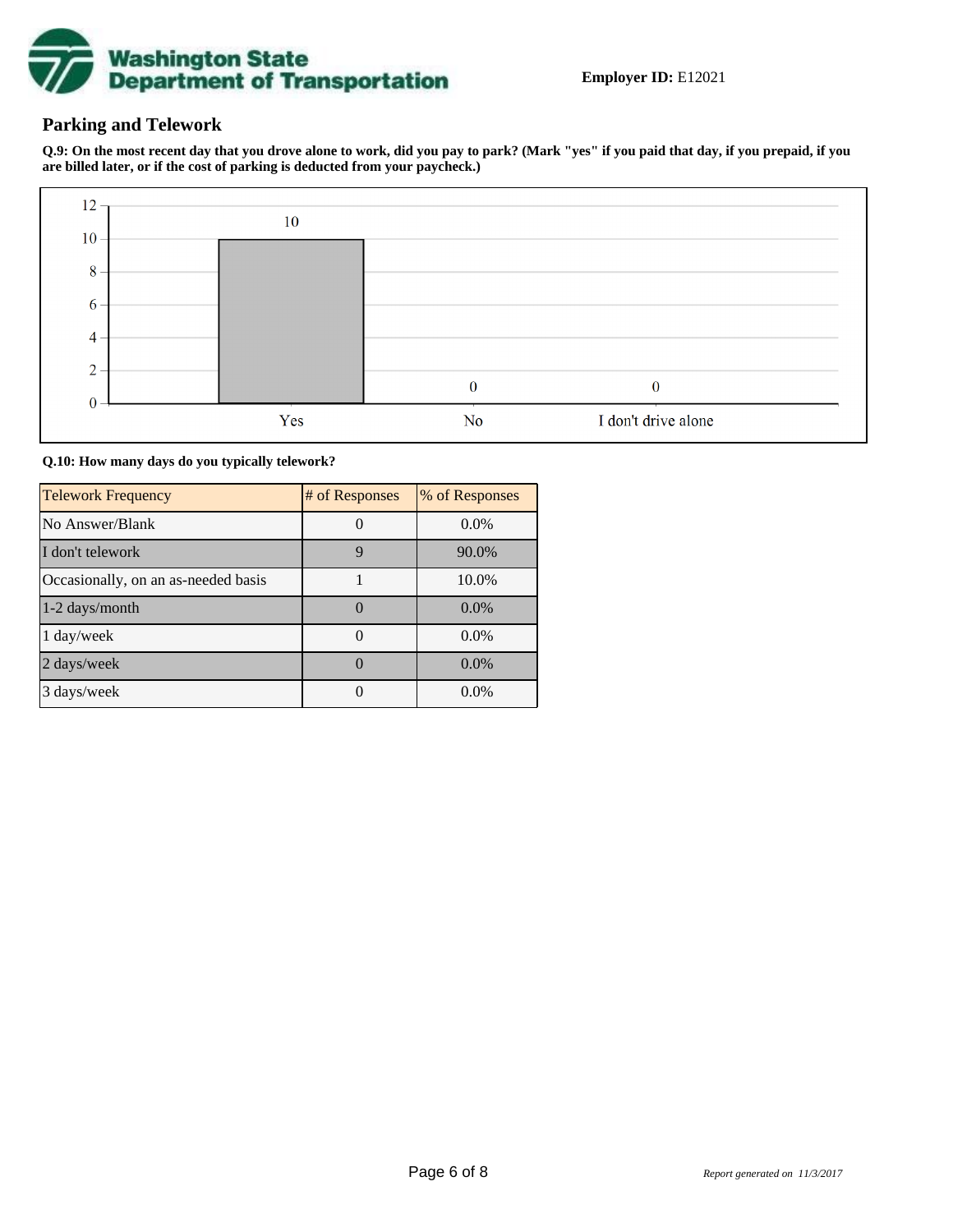

## **Reasons for driving alone to work/not driving alone to work**

**Q11. When you do not drive alone to work, what are the three most important reasons?**

| <b>Question Text</b>                                           | # of Responses | % of Responses |
|----------------------------------------------------------------|----------------|----------------|
| I have the option of teleworking                               | 3              | 20.0%          |
| Financial incentives for carpooling, bicycling or walking.     | $\overline{2}$ | 13.3%          |
| Personal health or well-being                                  | $\mathfrak{D}$ | 13.3%          |
| Driving myself is not an option                                | $\overline{2}$ | 13.3%          |
| Emergency ride home is provided                                | $\overline{2}$ | 13.3%          |
| Free or subsidized bus, train, vanpool pass or fare benefit    | 1              | 6.7%           |
| Cost of parking or lack of parking                             | $\mathbf{1}$   | 6.7%           |
| Environmental and community benefits                           |                | 6.7%           |
| Other                                                          | $\mathbf{1}$   | 6.7%           |
| To save money                                                  | $\Omega$       | $0.0\%$        |
| To save time using the HOV lane                                | $\theta$       | 0.0%           |
| I receive a financial incentive for giving up my parking space | $\Omega$       | $0.0\%$        |
| Preferred/reserved carpool/vanpool parking is provided         | $\Omega$       | $0.0\%$        |

#### **Q12. When you drive alone to work, what are the three most important reasons?**

| <b>Question Text</b>                                      | # of Responses | % of Responses |
|-----------------------------------------------------------|----------------|----------------|
| I like the convenience of having my car                   | 10             | 33.3%          |
| Riding the bus or train is inconvenient or takes too long | 9              | 30.0%          |
| My commute distance is too short                          | 4              | 13.3%          |
| Family care or similar obligations                        | $\overline{4}$ | 13.3%          |
| Other                                                     | 3              | 10.0%          |
| I need more information on alternative modes              | $\Omega$       | $0.0\%$        |
| My job requires me to use my car for work                 | $\Omega$       | $0.0\%$        |
| Bicycling or walking isn't safe                           | $\Omega$       | $0.0\%$        |
| There isn't any secure or covered bicycle parking         | $\theta$       | $0.0\%$        |